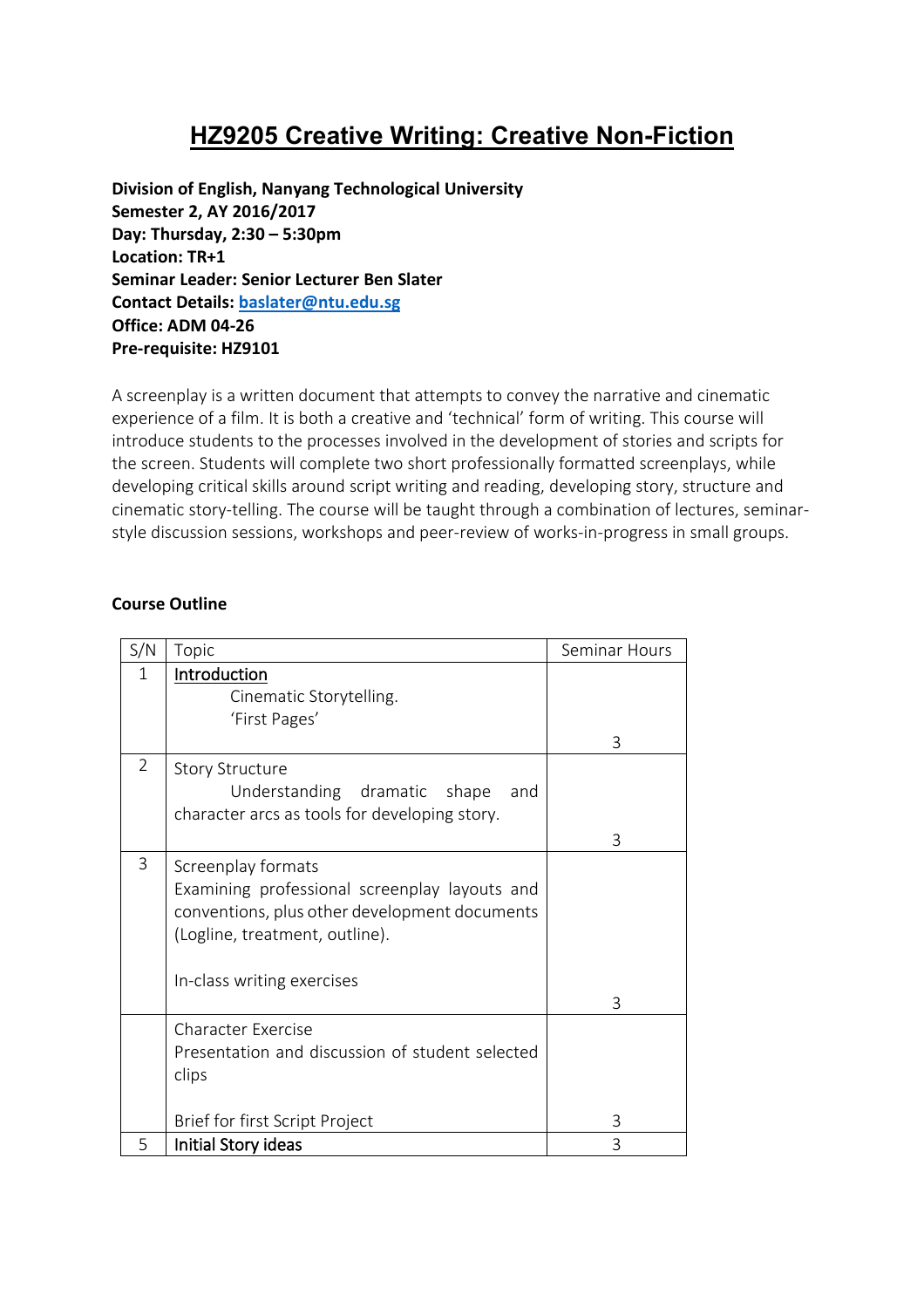|                | Student pitches for story ideas for first script<br>project.                             |   |
|----------------|------------------------------------------------------------------------------------------|---|
| 6              | <b>Story Development</b><br>Discussion of first draft outlines                           | 3 |
| $\overline{7}$ | <b>Screenplay Drafts</b><br>Discussion of first draft screenplays                        | 3 |
| 8              | Recess                                                                                   |   |
| 9              | <b>Short Film Screenings</b><br>Screening and discussion of 10-15 minute short<br>films. |   |
|                | Brief for second Script Project                                                          | 3 |
| 10             | Initial Story ideas<br>Student pitches for outlines for second script<br>project.        |   |
|                |                                                                                          | 3 |
| 11             | <b>Story Development</b><br><b>Discussing Treatments</b>                                 |   |
|                |                                                                                          | 3 |
| 12             | <b>Screenplay Consultancy</b><br>Discussing first 5 pages                                | 3 |
| 13             | <b>Screenplay Consultancy</b><br>Discussing completed first drafts                       | 3 |
|                |                                                                                          |   |

# Learning Outcome

Students will obtain an introduction to screenwriting craft through two short screenplays and a self-analytical essay.

### Assessment

Course grades will be determined by the following:

| Class participation                   | 20% |
|---------------------------------------|-----|
| Script Project 1 (3 pages)            | 20% |
| Script Project 2 (10 pages)           | 45% |
| Critical Self-Commentary (1500 words) | 15% |